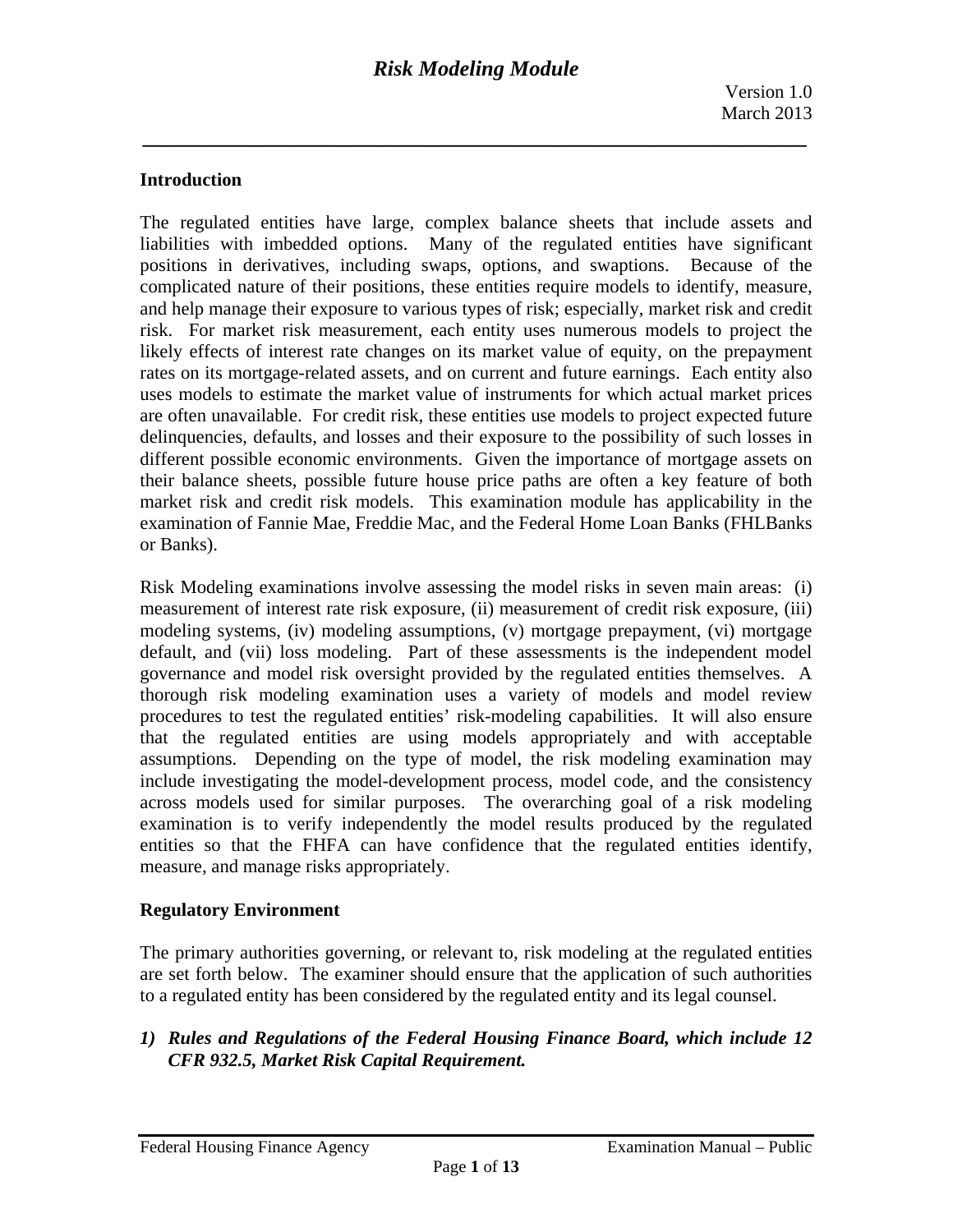# *Risk Modeling Module*

*\_\_\_\_\_\_\_\_\_\_\_\_\_\_\_\_\_\_\_\_\_\_\_\_\_\_\_\_\_\_\_\_\_\_\_\_\_\_\_\_\_\_\_\_\_\_\_\_\_\_\_\_\_\_\_\_\_\_\_\_\_ 2) Rules and Regulations of the Federal Housing Finance Agency (12 CFR Part 1236)* **–**FHFA's Prudential Management and Operations Standards ("PMOS") establish standards that address 10 separate areas relating to management and operation of the regulated entities (internal controls and information systems, internal audit, interest rate risk, market risk, liquidity, asset and investment portfolio growth, asset management, overall risk management processes, credit and counterparty risk, and records maintenance). Standard 8 pertains to overall risk management, and requires sufficient controls around risk measurement models to ensure the completeness, accuracy, and timeliness of risk information. Standard 4 pertains to the risk measurement system and addresses market risk models. Standard 1 emphasizes the need for adequate internal controls and information systems. Standard 3 requires the development of an appropriate market risk strategy, risk limits and stress testing.

# *3) Advisory Bulletins of the Federal Housing Finance Board that provide supervisory guidance relating to the topic of modeling are the following:*

Advisory Bulletin 03-9, dated October 3, 2003, provides FHLBanks with a uniform methodology for calculating Duration of Equity (DOE) under a smaller parallel down shock when a full - 200 basis point shock would cause some rates to fall below 35 basis points (0.35 percent).

Advisory Bulletin 04-05, dated September 29, 2004, provides guidance to senior management and boards of directors of FHLBanks on risk limits for the management and control of interest-rate risk.

Advisory Bulletin 05-05, dated May 18, 2005, provides guidance about setting risk management oversight responsibilities for senior management and the Board of Directors.

Advisory Bulletin 05-06, dated June 10, 2005, outlines the process and describes the type of documentation required for an FHLBank to avail itself of the notification process to make changes to a previously approved internal market risk model.

Advisory Bulletin 03-10, dated October 6, 2003, provides the FHLBanks with guidance on a number of issues relating to the calculation of market value at risk (VaR) and market risk modeling.

Advisory Bulletin 09-03, dated December 15, 2009, provides guidance to model documentation and validation.

# *4) Other Government Agencies' resources pertaining to model risk management and business continuity planning include:*

OCC 2011-12 Supervisory Guidance on Model Risk Management, dated April 4,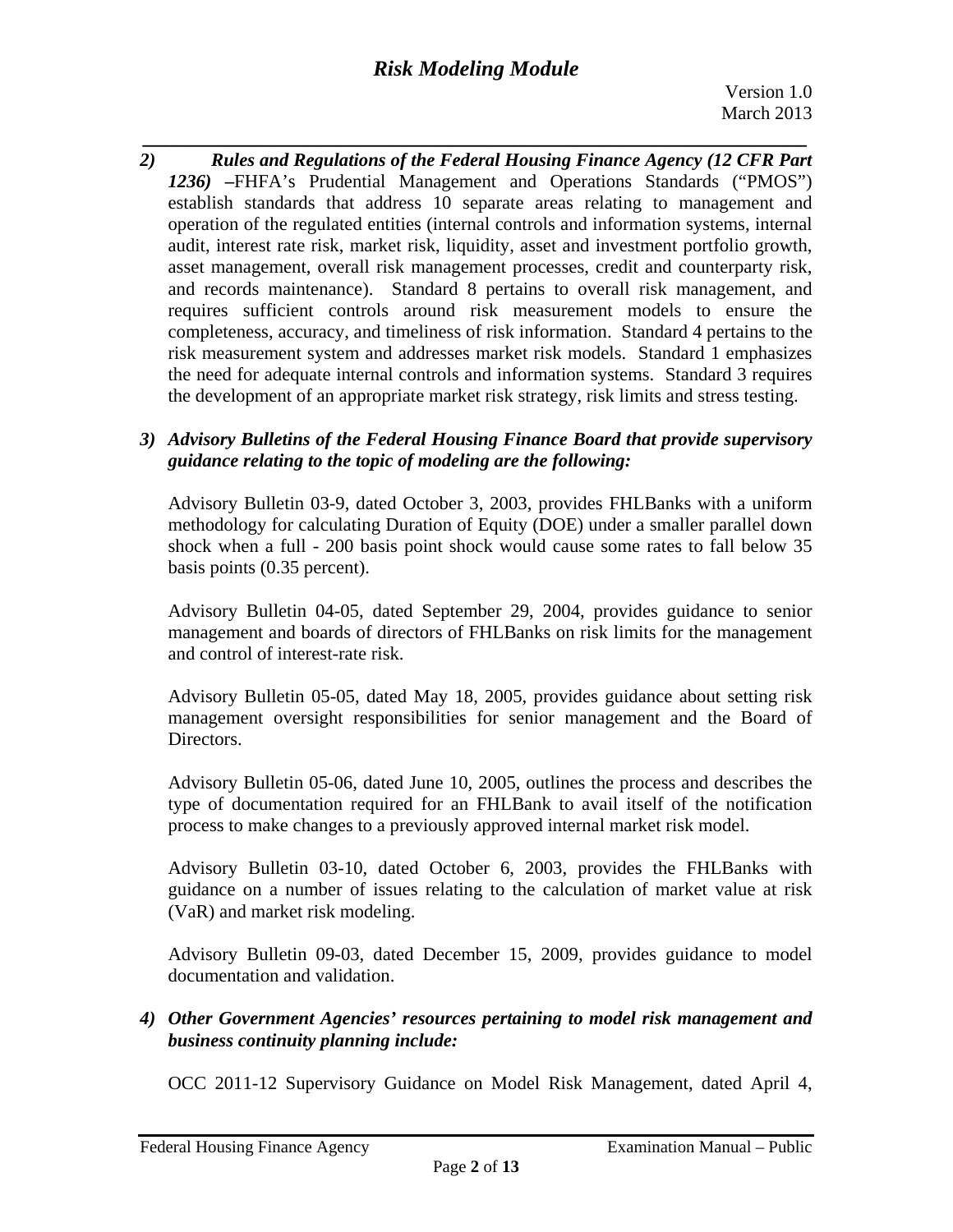*\_\_\_\_\_\_\_\_\_\_\_\_\_\_\_\_\_\_\_\_\_\_\_\_\_\_\_\_\_\_\_\_\_\_\_\_\_\_\_\_\_\_\_\_\_\_\_\_\_\_\_\_\_\_\_\_\_\_\_\_\_*  2011, provides a wide range of useful guidance for evaluating risk modeling at financial institutions.

# **Issues Specific to the Regulated Entities**

The failure to address model risk or, at minimum, to understand its potential effects on the measurement of credit and market risk exposures, has the potential to result in poor business management decisions, particularly in volatile market environments. Without sound risk modeling, the regulated entities will not have accurate measures of their market risk exposures, risk metrics, or, more generally, of the sensitivity of their market value of equity (MVE) or income to changes in market interest rates. Similarly, effective risk modeling is essential for measuring exposure to credit risk such as potential credit losses related to the Enterprises' pricing guarantees, making credit loss reserve decisions, assessing the likelihood of a FHLBank member failing, evaluating collateral supporting FHLBank advances, and making other important risk management decisions. Accurate measures of these risks and sensitivities are imperative in making effective credit and market risk management decisions.

Sound risk modeling and model governance includes not just the model, but modelrelated controls, policies and procedures, validation, and input and output analyses. The following illustration provides an overview of a useful model risk governance framework.



No model can take account of all possible events, nor can any risk modeling team or model developers keep perfect pace with changing market conditions or technical innovation. Moreover, reasonable people, considering perceived costs and benefits, can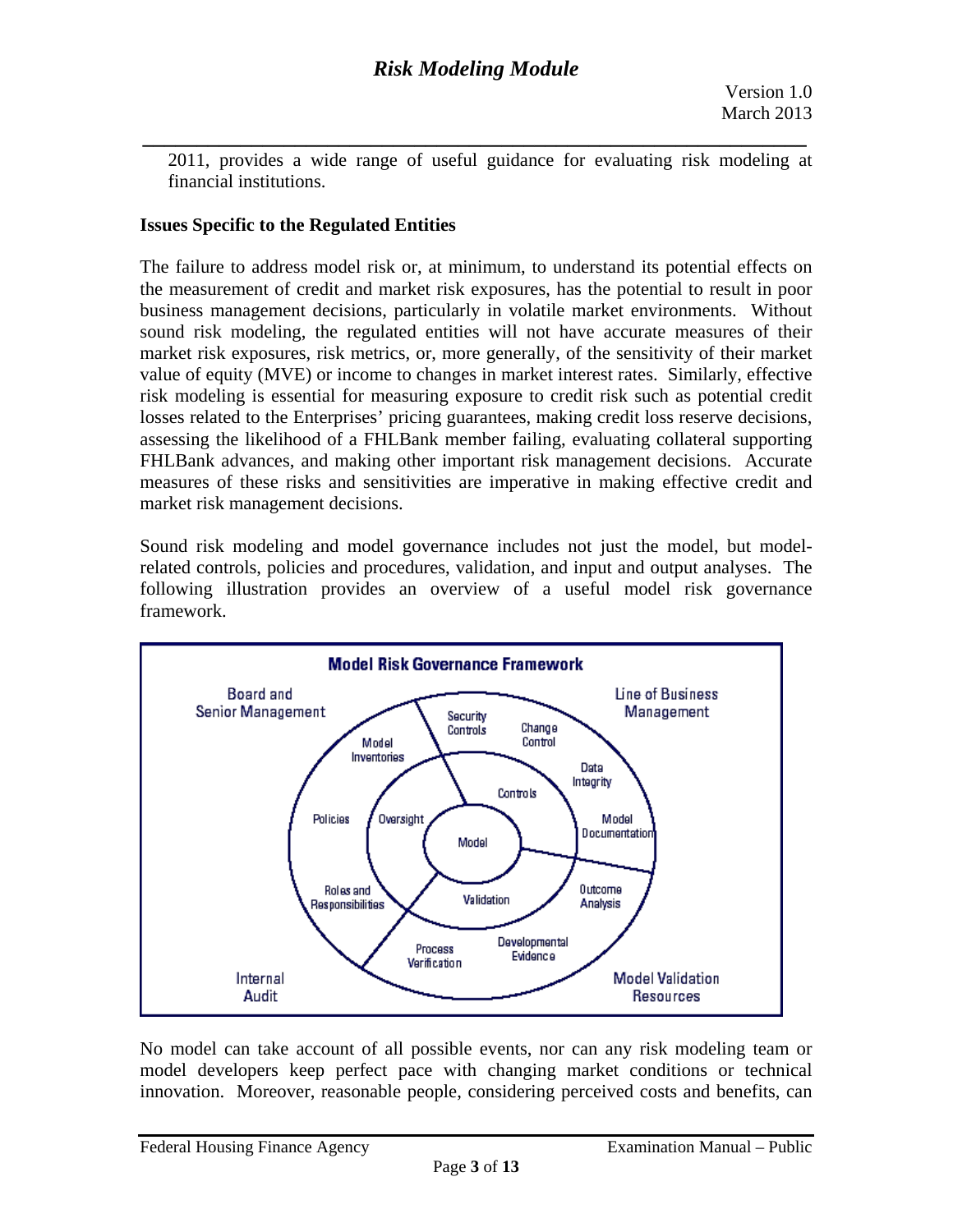*\_\_\_\_\_\_\_\_\_\_\_\_\_\_\_\_\_\_\_\_\_\_\_\_\_\_\_\_\_\_\_\_\_\_\_\_\_\_\_\_\_\_\_\_\_\_\_\_\_\_\_\_\_\_\_\_\_\_\_\_\_*  disagree about the best way to model financial instruments or the best models to support management decision making. As a result, model developers, model validators, and business users of models make trade-offs and model risks arise. Potential sources of model risk include:

- 1) Use of a model to measure a risk for which it is not well designed;
- 2) Rapidly changing market conditions that make a formerly good model function poorly;
- 3) Modeling assumptions that might be unreasonable, even if they appeared reasonable only recently;
- 4) Implementation of flawed computational logic because of poor controls or insufficient understanding of an algorithm;
- 5) Flawed pre-processing procedures (e.g., data scrubbing rules, data pooling) that lead to error-prone input data;
- 6) Processes and controls for the data that feed into the models. Such data include market data and data on the positions (e.g., assets, liabilities, and derivatives);
- 7) Lack of computational transparency;
- 8) Model calibration;
- 9) Model assumptions, including:
	- a) Choice of discount curves, and spreads, for discounting different types of cash flows;
	- b) Distributions of potential rate paths used for modeling complex advance, debt and swap instruments;
	- c) House price changes;
	- d) Macroeconomic performance;
	- e) Prepayment tuning parameters; and
	- f) Loss severity assumptions.
- 10) Inappropriate probabilistic measures used to assess the likelihood of an adverse credit event;
- 11) IT capacity and controls to run the models and process the results efficiently;
- 12) Education level and modeling experience at the regulated entities;
- 13) Adequacy of the documentation and IT controls to support the models and model changes, such as change logs for changes to models or model assumptions;
- 14) Adequacy of policies and procedures for model-related issues, such as model validation, back-testing and error tracking;
- 15) Post-processing errors in the reporting of model results;
- 16) Priority given to the importance of model risk and to ensuring that models are well-governed and validated on a regular basis; and
- 17) Defined roles and responsibilities of model stakeholders (i.e., model developers, model users, model validators, and committee oversight).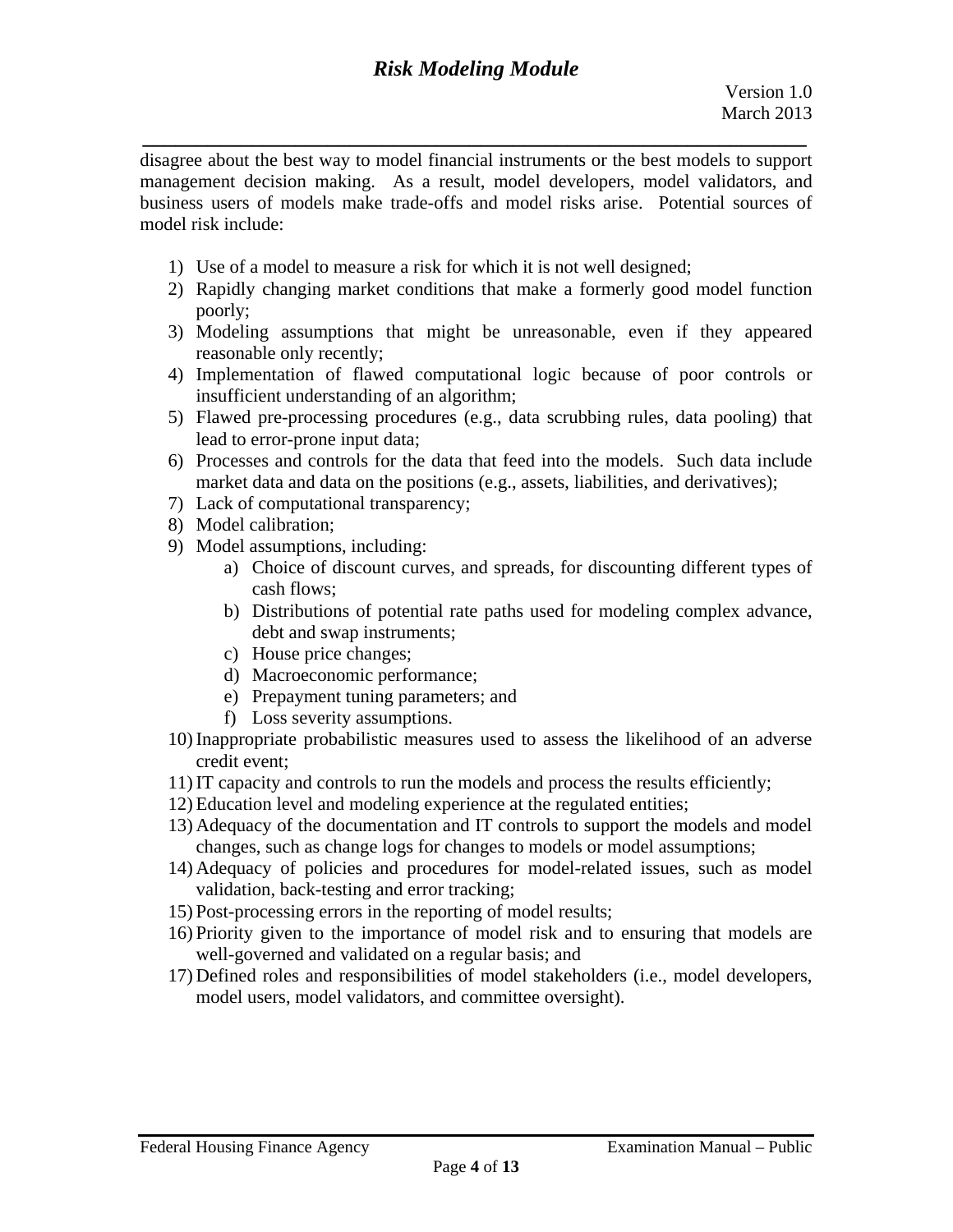*Common Risk Mitigation Practices for Model Risk* 

The regulated entities should have significant controls over their model risk. Such controls include:

- 1) Validation of model inputs against the general ledger or other source data;
- 2) Validation of the processing components of models; calibration, securities valuation, etc.;
- 3) Annual independent model validation reports for mission critical models;
- 4) IT change control procedures;
- 5) Back-testing the model's results against actual results;
- 6) External benchmarking comparing model results to external, third-party model results or other internal models;
- 7) Policies and procedures for model validation, model change, and testing;
- 8) Documentation that specifies strengths and weaknesses of models for their potential uses;
- 9) Documentation that specifies "downstream" uses of the each model's output;
- 10) Policies and procedures for reporting potential risk measurement problems resulting from model risk;
- 11) Policies and procedures for making adjustments to unreasonable model results;
- 12) Regular reports of model performance and policies and procedures for reporting to management errors in excess of identified thresholds;
- 13) Effective and transparent model risk governance, including committees structured with the authority to implement model risk policies, corresponding policies and procedures, formal roles and responsibilities clearly defined for all model stakeholders, and adequate information flows and reporting among model developers, users, validators and oversight committees; and
- 14) A model inventory that captures, at a broad level, key model-related information. The inventory should list, at minimum, (i) the models that are in production, (ii) a risk ranking of the model, and (iii) the model owner. Other information the entity should maintain includes (not necessarily in the inventory): the model objective(s); any component models; primary uses; principal inputs (type and source); principal outputs (type and source); downstream dependencies; impact analysis, and the last date of an independent review.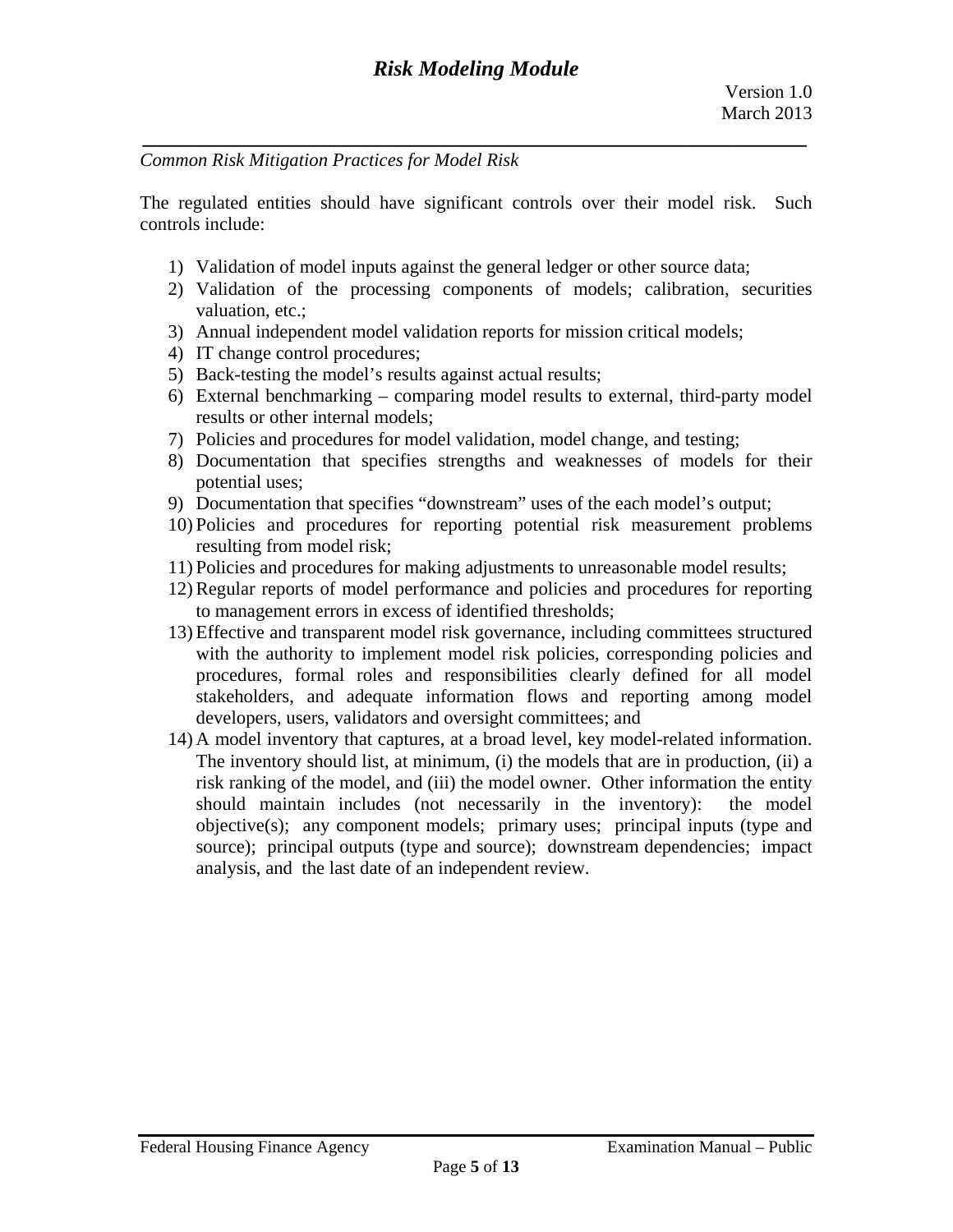#### **Examination Guidance**

The workprogram for the Risk Modeling examination module is detailed below. If this module is included in the examination scope, the examiner must perform worksteps sufficient in coverage to document the basis for conclusions on the quantity of risk and quality of risk management pertaining to this area. Transaction testing, however, is mandatory and must evidence sufficient worksteps from Section 4, *Testing,* to support the findings and conclusions from this examination module.

In determining the extent of review and testing to be conducted in completing each examination, the examiner should take into account applicable FHFA off-site monitoring or analysis reports, such as analyses of the quality and effectiveness of corporate governance practices, financial condition and performance, economic and housing industry conditions, internal controls, and audit coverage relating to the institution's risk modeling activities.

NOTE: Text in (*italics*) referenced in a workstep represents illustrative guidance that serves as suggestions for specific inquiry.

# **1. Scope of Examination Work Performed**

Determine the scope of the model examination by first consulting the supervisory strategy that identifies the risk areas under consideration. Then identify the relevant model(s) and risks the model(s) measures. Prepare a summary of the actual work to be completed as part of the examination.

Understanding the significance of model risk requires an understanding of the business uses of model results. Although, to some extent, an examiner will not be able to understand fully the model risks until he or she has completed the examination, the following pre-exam work should help in setting the scope:

- 1) Review past reports of examination for outstanding issues or previous problems related to risk modeling.
- 2) Review FHFA offsite monitoring or analysis reports, and workpapers produced as part of ongoing monitoring relating to Risk Modeling.
- 3) Assess the status of outstanding Matters Requiring Attention and Violations pertaining to risk modeling. Review any prior work by FHFA that pertains to the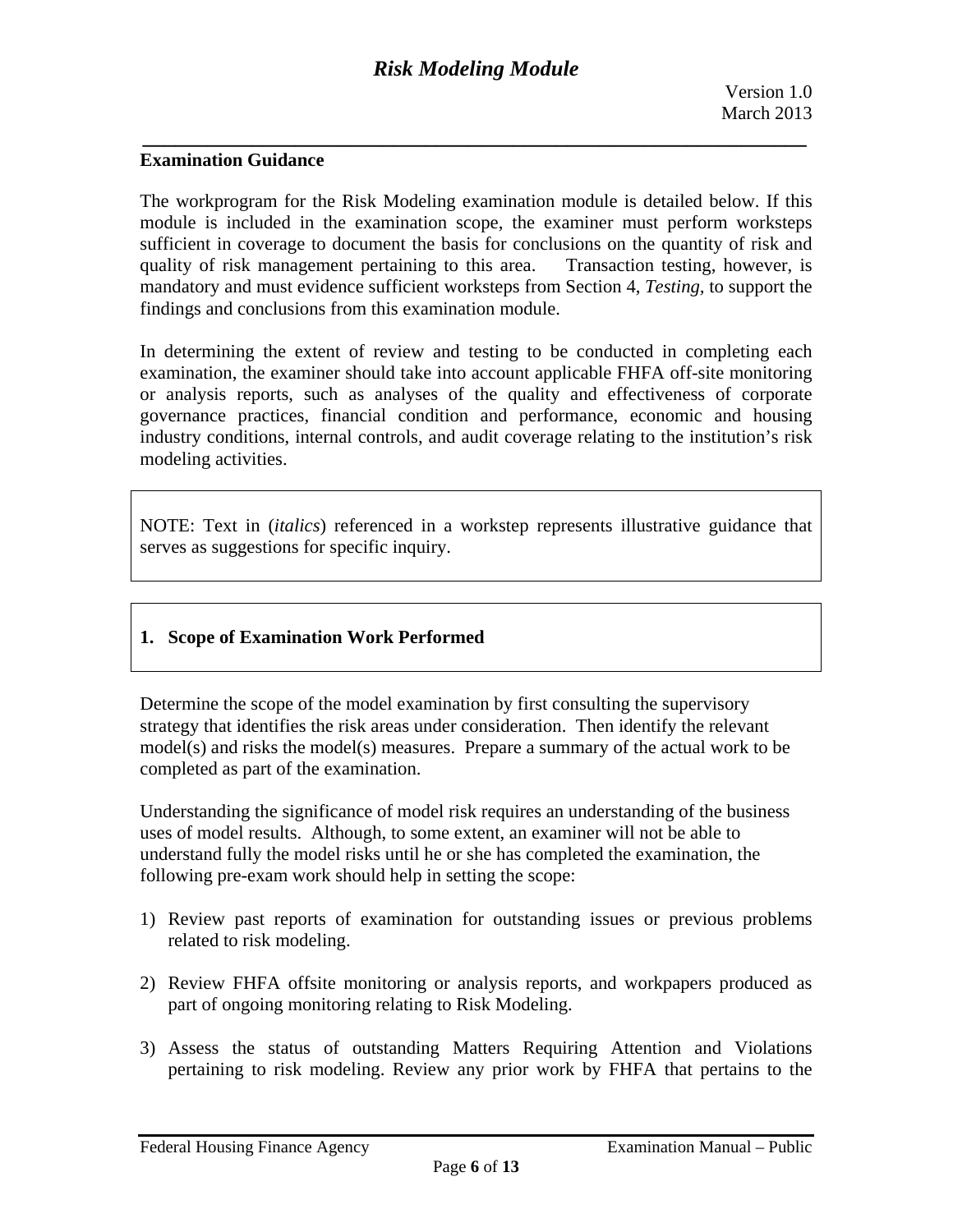model or models under examination, review the prior year's examination scope, and discuss issues with appropriate examination and other personnel.

- 4) Review internal audit reports for outstanding issues relating to risk modeling.
- 5) Review minutes of meetings of the board of directors and relevant board and management committees for any issues regarding risk modeling.
- 6) Request from the regulated entity preliminary documentation to determine the examination scope and commence examination work. These documents may include any combination of the following:
	- a) Model inventory;
	- b) Most recent independent, model validation report;
	- c) Documentation describing the model, model development, , and use (and limitations on use);
	- d) List of modeling assumptions (e.g., discount curves, spreads, interest rate processes, house price paths, etc.) as appropriate for all modeled instruments;
	- e) Most recent committee (e.g., Asset-Liability Committee, Valuation Committee, Credit Committee) reports in which model results are discussed;
	- f) Written procedures for modeling the financial instruments including for example any pooling or sorting rules and any procedures for adjusting model results.
	- g) Testing results (e.g., stress, sensitivity);
	- h) Performance tracking and monitoring reports;
	- i) Enterprise risk management policy (or other documents) that discusses the roles and responsibilities, committee structure, and reporting standards for model risk governance;
	- j) Specific terms, conditions and balance sheet positions for the instruments that may be selected for testing; and
	- k) SARBOX or other regulated entity diagrams or flow charts pertaining to the model's data and inputs, the model, and the model outputs.
- *approval.) 7)* If the regulated entity has implemented a new model or made significant changes to an existing model, determine if proper approval from FHFA was required and, if so, obtained. *(If approval was required but not obtained, consider modifying the scope of the examination and request the proper documentation from the regulated entity for*
- 8) Based on the review of the documents provided, and in consultation with relevant members of the examination team, prepare a description of planned activities for the model examination.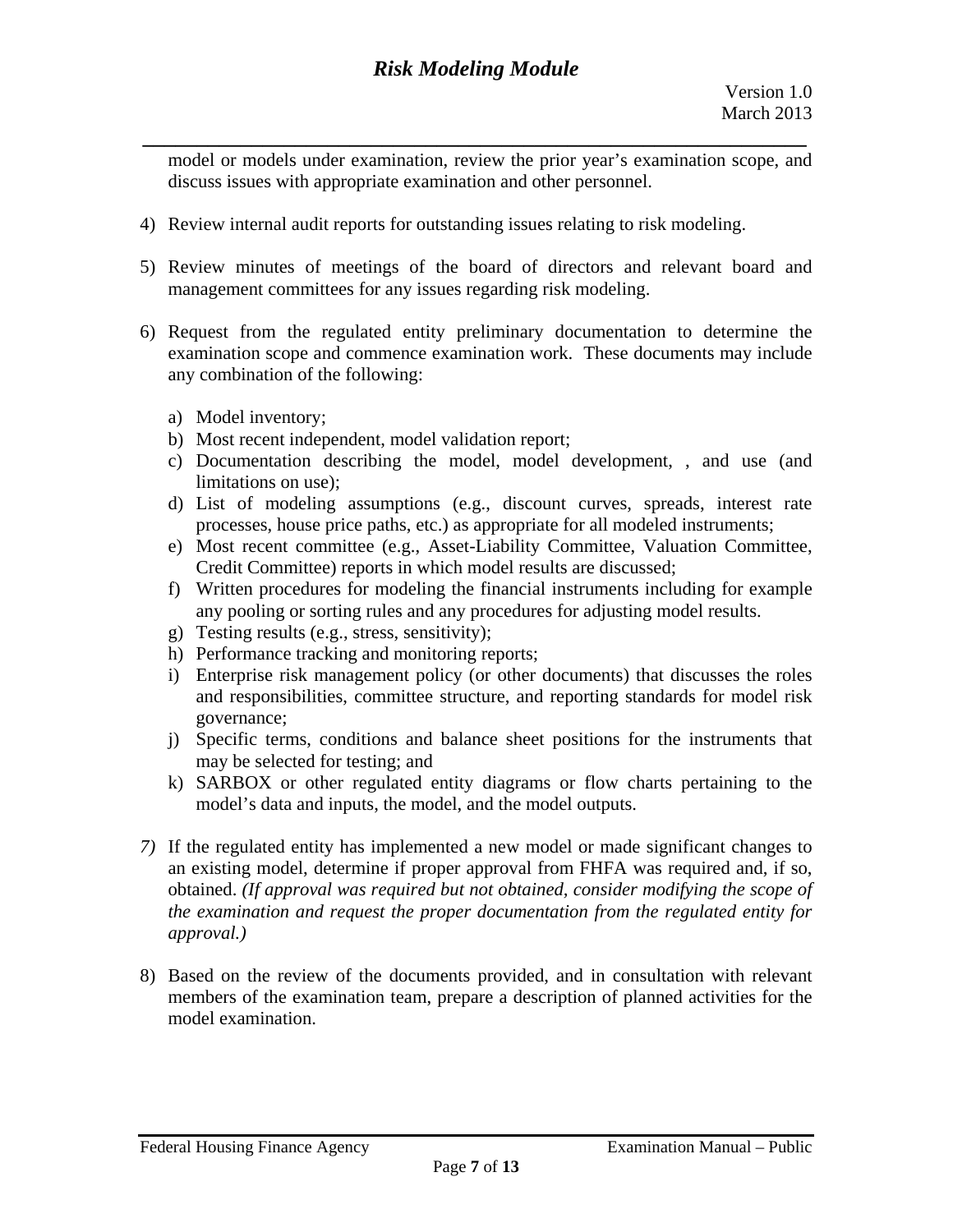Summarize the work performed in the examination of the institution's risk modeling area. To the extent there were modifications to the originally planned scope based on concerns identified during the examination, document those changes and the reasons for such changes.

*\_\_\_\_\_\_\_\_\_\_\_\_\_\_\_\_\_\_\_\_\_\_\_\_\_\_\_\_\_\_\_\_\_\_\_\_\_\_\_\_\_\_\_\_\_\_\_\_\_\_\_\_\_\_\_\_\_\_\_\_\_* 

# **2. Description of Risks**

Based on the work described above for setting the scope of the model exam, develop a plan for examination work that focuses on key model risks in terms of their potential effects on business decisions. The point of the model examination is not simply to identify modeling concerns but to identify modeling concerns that are correctable (based on an understanding of current standard and best practices) and that could cause significant risk of financial loss if not corrected. If modeling concerns are not readily correctable, determine whether the entity is making reasonable adjustments to control the potential problem that is the focus of the concern. Determine whether modelers and business managers whose decisions depend on the model understand these risks and how they manage them. Also, determine whether appropriate model risk oversight is in place.

Materiality is another factor that can help identify key model risk. Examiners should give more attention to model risk that has the potential to significantly affect the financial reporting of the entity. The examiner should discuss the issue of materiality for a particular model with the EIC or appropriate managers.

# **3. Risk Management**

# *Risk Identification Process*

 *condition and performance.) Organizational Structure*  1) Based on work completed in the steps above, determine if the regulated entity has appropriately identified risks associated with risk modeling. *(In addition to potential weaknesses which could affect risk modeling directly, consider how an inadequate risk modeling function could adversely affect the evaluation of risk and potential risk mitigation practices in various areas of the organization including market risk, credit risk, operational risk, and the on-going evaluation of the institution's financial* 

Consider steps taken by the regulated entity to mitigate risk. Elements of a risk mitigation strategy would include: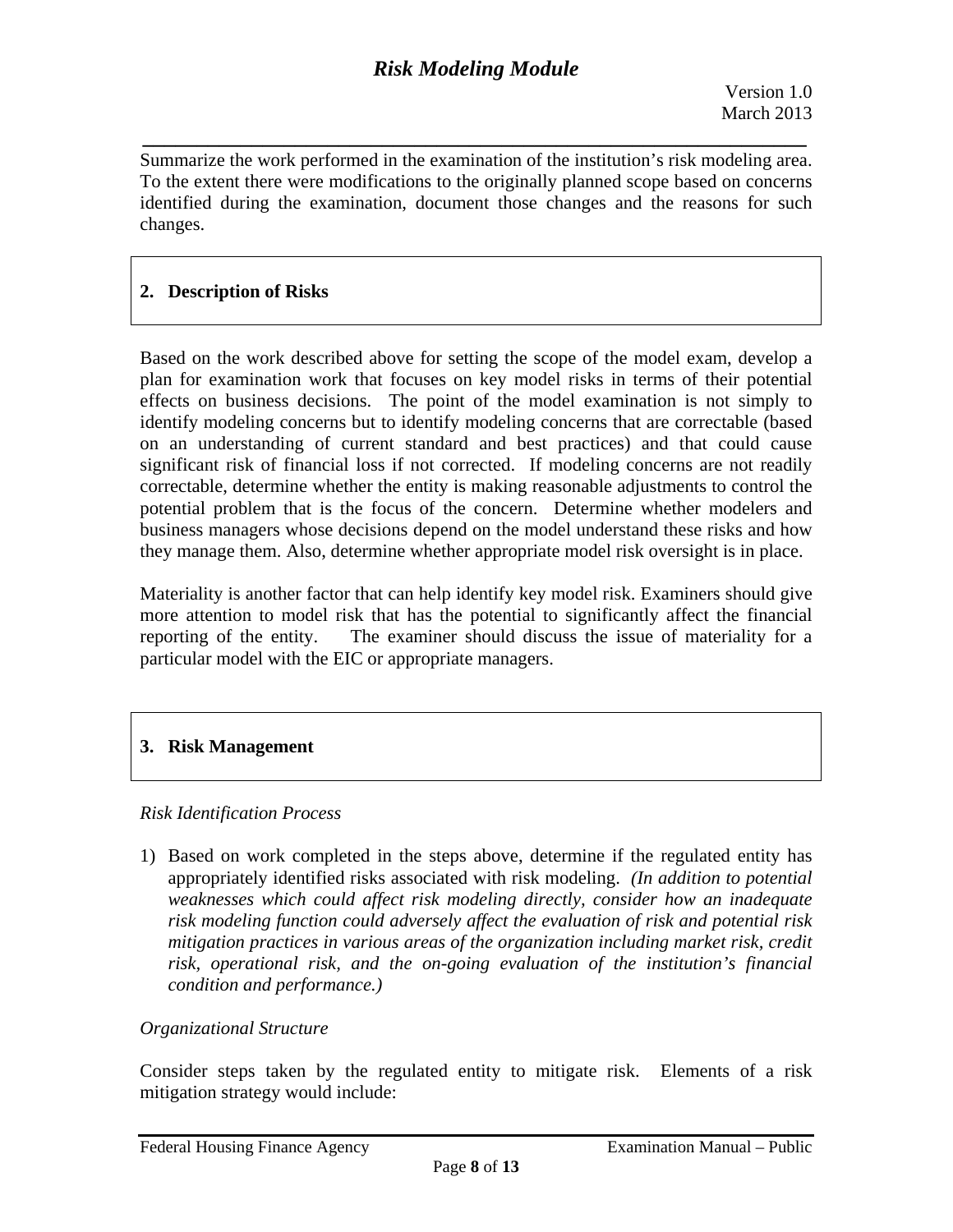1) A strong organizational structure with appropriate independence: Evaluate and conclude on the regulated entity's:

*\_\_\_\_\_\_\_\_\_\_\_\_\_\_\_\_\_\_\_\_\_\_\_\_\_\_\_\_\_\_\_\_\_\_\_\_\_\_\_\_\_\_\_\_\_\_\_\_\_\_\_\_\_\_\_\_\_\_\_\_\_* 

- a) Functional organization and reporting structure;
- b) Key personnel;
- c) Primary duties, responsibilities, and technical expertise of personnel;
- d) Segregation of duties;
- e) Cross-training of personnel;
- f) Coordination with other departments;
- g) Significant changes in the foregoing since the last examination; and
- h) Oversight responsibilities of the modeling group.

# *Policy and Procedure Development*

- *1*) Evaluate and conclude on the appropriateness of establishment of risk tolerances and development of key policies and oversight by the board of directors. Evaluate the adequacy of senior management oversight and the risk management function for risk modeling activities, which may include the following:
	- a) Input of the division primarily responsible for the model under examination into decisions about risk limits made by senior management and the board of directors.
	- b) Communication to the modeling staff of the regulated entity's risk limits.
	- c) Policies and procedures for reporting of violations of risk limits or triggers to senior management and other relevant divisions of the regulated entity;
	- *use of qualified third-parties to complete the work?)* d) Model validation governance to ensure appropriate scope of model validation contracts and reports, independent parties have the skills to conduct the validations, and experienced internal staff to follow-up on validation report recommendations for remediation. *(If the regulated entity's staff does not have the expertise to complete the model validation process, has the institution made*
	- e) Comparisons of base-case results (e.g., security prices, OAS) to third-party (e.g., Bloomberg or Barclays) results; and
	- f) Model change guidance regarding change approvals, reporting of changes, and effects to key risk metrics.
- 2) Key policies and procedures, which may include those relating to the following:

Modeling Assumptions:

- a) Review modeling assumptions for internal consistency as well as consistency with industry practices;
- b) Where appropriate to the model, review the choice of discount curves and spreads for discounting different types of cash flows;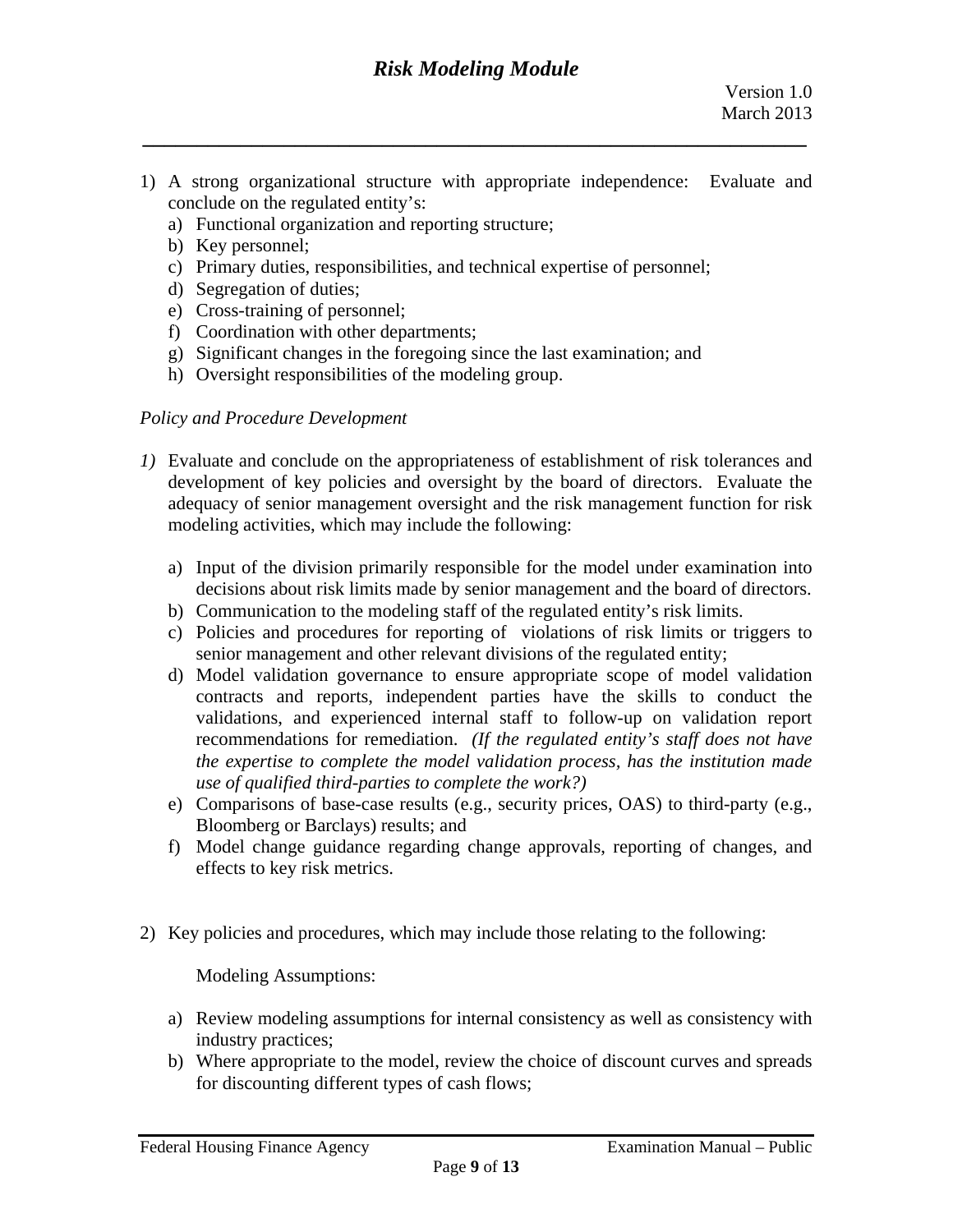- *\_\_\_\_\_\_\_\_\_\_\_\_\_\_\_\_\_\_\_\_\_\_\_\_\_\_\_\_\_\_\_\_\_\_\_\_\_\_\_\_\_\_\_\_\_\_\_\_\_\_\_\_\_\_\_\_\_\_\_\_\_*  c) Review assumptions used in modeling complex advance, debt, and swap instruments;
	- d) Review credit-related assumptions, such as house price paths, prepayment speeds, loss severities, and collateral maintenance levels; and
	- e) Review the accuracy of input data.

# *Risk Metrics*

1) Review any risk metrics established by the regulated entity for which risk modeling results serve as the basis, and determine the entity's compliance with the metrics. *(In coordination with examiners evaluating other risk areas, determine if the metrics are appropriate for the potential risk exposure to the institution. Is information from the risk modeling area used to determine compliance with the standards established? If so, is the information accurate? Have any weaknesses in the risk modeling area adversely affected the institution's monitoring of compliance with risk metrics?*)

# *Reporting*

- *mitigation steps taken in response to these risks appropriate?)* 1) Determine the adequacy of the regulated entities' model risk reporting. *(Are risks related to modeling appropriately identified and are these risks and the risk*
- 2) Determine if information reported to the board and management has been reliable. Determine if any deficiencies in the institution's risk modeling area have resulted in inaccurate or inadequate reporting of potential risk to the board or management. *Internal/External Audit*
- 1) Testing performed by external and internal auditors and outside consultants
	- a) Evaluate the testing performed by external or internal auditors of the model under examination and determine whether it is reliable; and
	- b) Evaluate the testing performed by outside consultants of the model under examination and determine whether it is reliable. *(Is testing sufficient to ensure potential risks have been identified?)*
- 2) Risk assessment under 12 CFR  $917.3(c)$  and internal control evaluation under the Sarbanes-Oxley Act (SARBOX)
	- a) Determine whether the model under review is identified in the annual risk assessment required under 12 CFR 917.3(c). Discuss the risk assessment with the EIC, and
	- b) Where appropriate, evaluate the effectiveness of the evaluations conducted pursuant to the Sarbanes Oxley Act (SARBOX) that identify the key risks and controls pertaining to financial reporting and evaluate potential fraud, and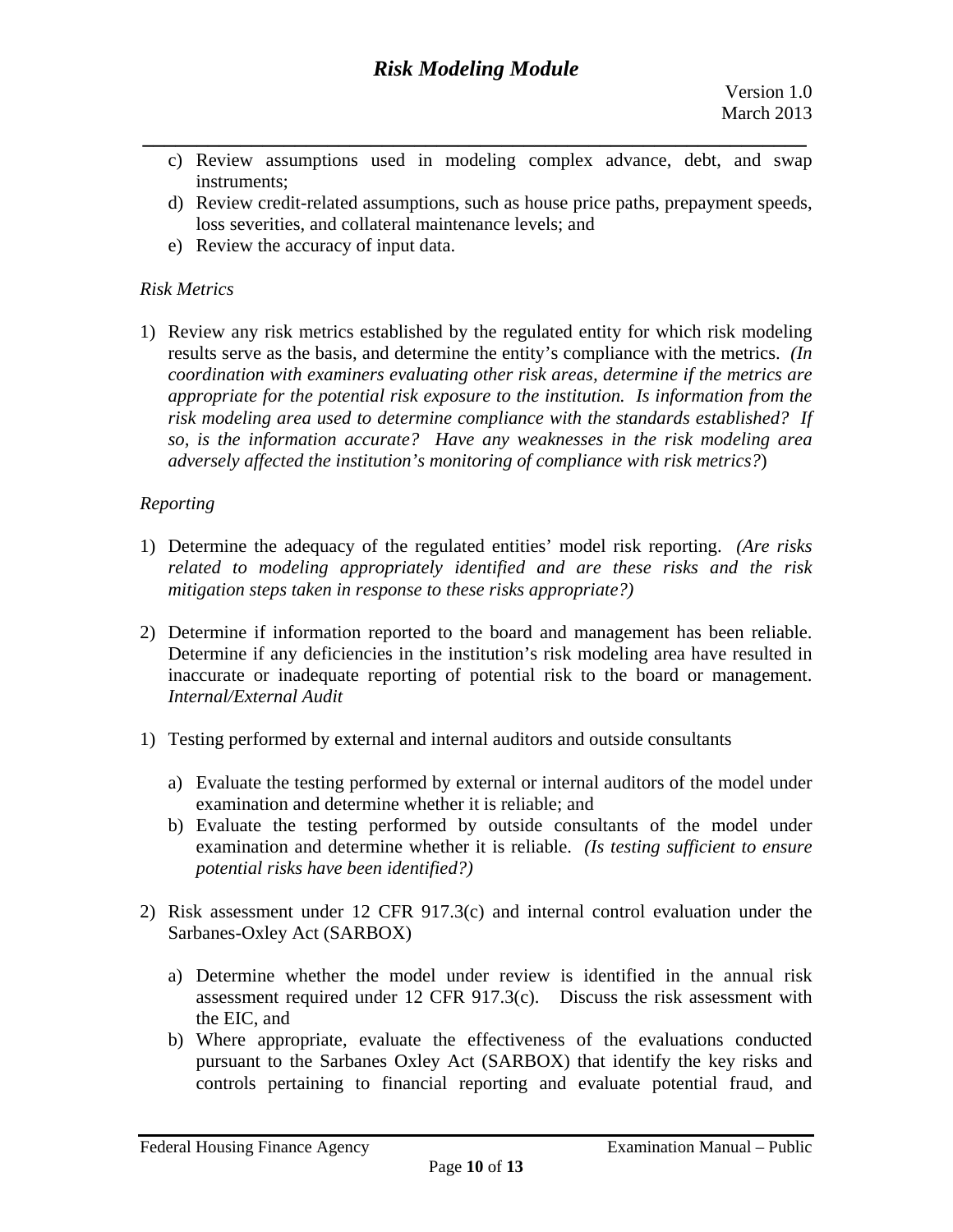*\_\_\_\_\_\_\_\_\_\_\_\_\_\_\_\_\_\_\_\_\_\_\_\_\_\_\_\_\_\_\_\_\_\_\_\_\_\_\_\_\_\_\_\_\_\_\_\_\_\_\_\_\_\_\_\_\_\_\_\_\_*  procedures implemented to periodically attest to the adequacy of the control environment around the model under review.

# *Information Technology*

- 1) Information technology and controls
	- a) Identify and assess:
		- i. Pertinent automated and manual systems;
		- ii. Applicable controls over authorized users and the use of spreadsheets and EUCs; and
	- iii. Vendor technical support.
- 2) Identification and evaluation of controls and significant changes to the activity or function.
	- a) Evaluate workflow and processes as well as controls, including the level and direction of risk and the quality of risk management; and
- *and the potential to the reliability of modeling results?) Compliance*  b) Evaluate any significant changes (e.g., management, systems, key personnel, regulatory requirements and processing) that the regulated entity has implemented since the last examination, or is considering implementing, that may affect the entity's risk profile. *(What effects have such changes had on the modeling area*

- 1) Evaluate and conclude on the efforts of the regulated entity to ensure compliance with regulatory guidance related to risk modeling. Determine if the institution has submitted appropriate information for and received approval for approval of models and modifications to models as required by FHFA.
- 2) Assess and concluded on compliance with PMOS Standards 1, 3, 4, and 8 to determine if the regulated entity has established appropriate market risk limits and whether the institution's information system is adequate to monitor compliance with those limits and identify potential threats from market risk exposure.

# **4. Testing**

1) Where appropriate, use FHFA-licensed software and models to obtain comparison estimates of regulated entity model results. For example, the examiner could use FHFA models to generate comparative results for the sensitivity of instrument or portfolio valuations to changes in interest rates or to alternative prepayment model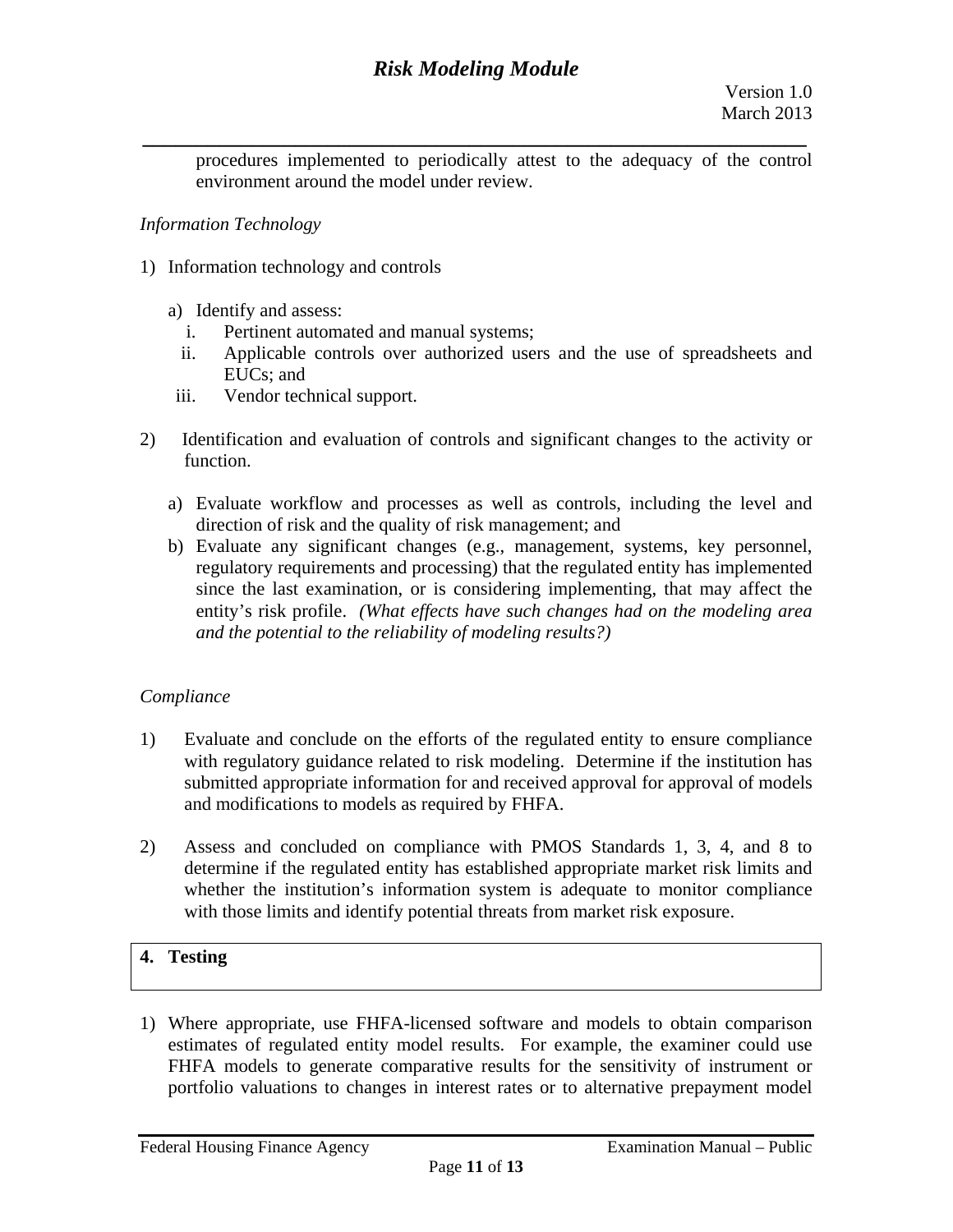assumptions. When possible, check questionable results against other sources.

2) When possible, test documentation of model use procedures and oversight procedures by determining whether they are followed in practice.

3) Determine whether the uses of models in practice are consistent with the designed purposes of the model as documented.

# **5. Conclusions**

- 1) Summarize conclusions for all examination work performed, including work performed by other FHFA staff as it relates to the regulated entity's risk modeling function. Develop a memorandum describing the risks to the institution resulting from risk modeling practices and the regulated entity's management of those risks. The memorandum should clearly describe the basis of examination conclusions reached and summarize the supporting analysis. Discuss the types of risk the model was developed to address and the quality of risk management practices (strong, adequate, weak).
- 2) Conclude on the responsiveness to previous examination findings pertaining to the model under review if within the scope of the examination. Evaluate the adequacy of the regulated entity's response to previous examination findings and concerns.
- 3) Develop findings and prepare findings memoranda, as appropriate. Based on examination work performed, develop findings communicating concerns identified during the examination. Findings should identify the most significant risks to the institution and the potential effect to the regulated entity resulting from the concerns identified. Such documents should describe a remediation plan specifying the appropriate corrective action to address examination concerns and establish a reasonable deadline for the regulated entity to remediate the finding. Communicate preliminary findings to the EIC. Discuss findings with regulated entity personnel to ensure the findings are free of factual errors or misrepresentations in the analysis.
- 4) Develop a list of follow-up items to evaluate during the next annual examination. In addition to findings developed in the steps above, include concerns noted during the examination that do not rise to the level of a finding. Potential concerns include issues the regulated entity is in the process of addressing, but require follow-up work to ensure actions are completed appropriately. In addition, potential concerns should include anticipated changes to the institution's practices or anticipated external changes that could affect the institution's future risk modeling practices.